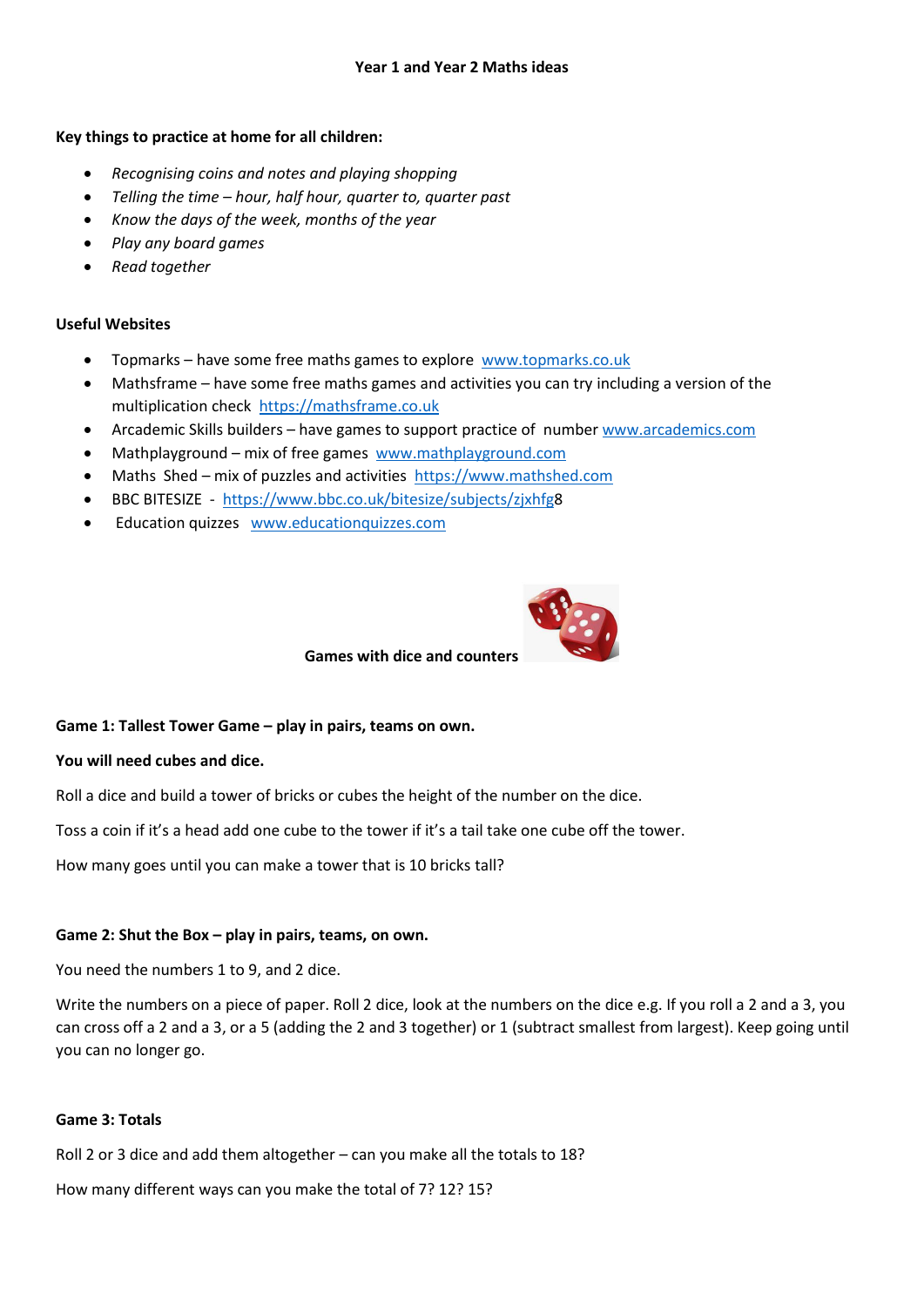

**Games with playing cards**

## **Game 1: Snap**

You need two sets of playing cards. Share them out between you and play snap.

## **Game 2: Checking out my 2,5 and 10s.**

Y2 – practice 2, 5 and 10

Choose a times table you need to practice. You need a set of cards Ace to Queen. (Ace = 1, Jack = 11, Queen = 12). Mix up the cards, turn over the cards one at a time and write down the multiplication sentences, the division sentences and the answers to all 4 number sentences.

## **Game 3: Find all the totals and differences**

## **Addition and subtraction Practice**

## **Y1 – two sets of cards (1-5)**

Turn over two cards, one from each set. Add the numbers together, record the total and then find the difference and write the answer.

e.g. 3 and 5  $3 + 5 = 8$  $5 + 3 = 8$  $5 - 3 = 2$  $8 - 3 = 5$  $8 - 5 = 3$ 

*Write all the number sentences.*

## **Y2 – two sets of cards (1-12)**

Turn over two cards, one from each set. Add the numbers together to find the total and then find the difference between the 2 cards. How many number sentences can you write?

e.g. 3 and 12 (queen)

 $3 + 12 = 15$ 

 $12 + 3 = 15$ 

 $12 - 3 = 9$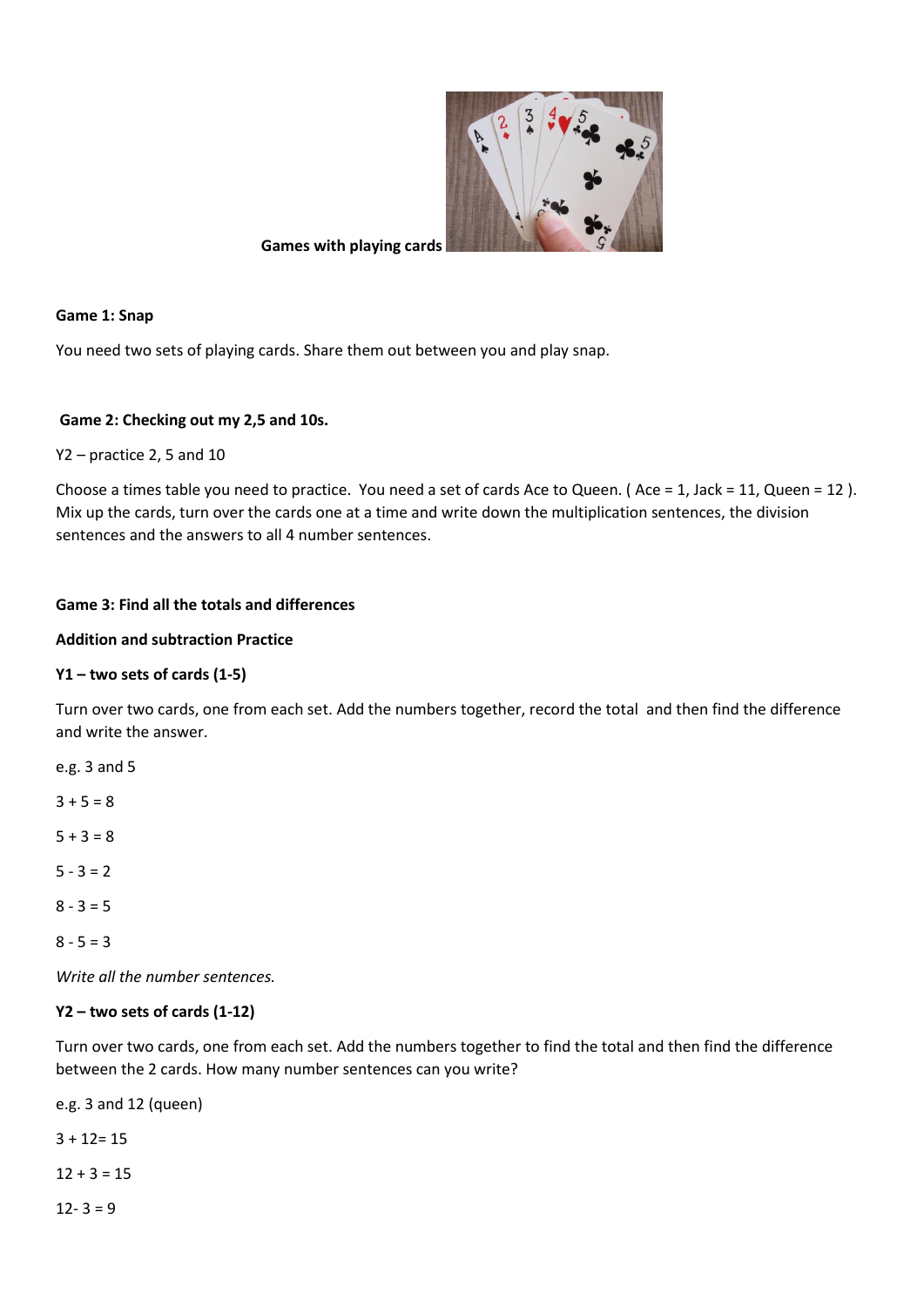## **Y2 – addition of 2 digit numbers (cards 1-9)**

Use 4 cards, how many different two digit numbers you can make?

Find all the totals. What is the largest total you made? Smallest? Can you order all the totals?

#### **Y2- subtraction challenge ( cards 1-9)**

Use 3 cards, how many different two digit numbers you can make?

Find all the difference. What is the largest difference you made? Smallest? Can you order all the differences you found?



## **Games with dominoes**

#### **Game 1: Domino Turn over**

Turn over a domino – what is the total of the dots? What is the difference between the dots?

Do this for 10 different dominoes.

#### **Game 2: Play a game of dominoes**

#### **Game 3: Odds and Evens Totals**

Pick out 12 different dominoes. Add the dots to find the totals.

How many even totals did you get?

How many odd totals?

**Game 4: Make your own set of dominoes** 

#### **Game 5: Domino Giraffe Spot Towers**

Use 12 different dominoes to make 12 dot giraffes. Use 12 different dominoes to make 10 dot giraffes.



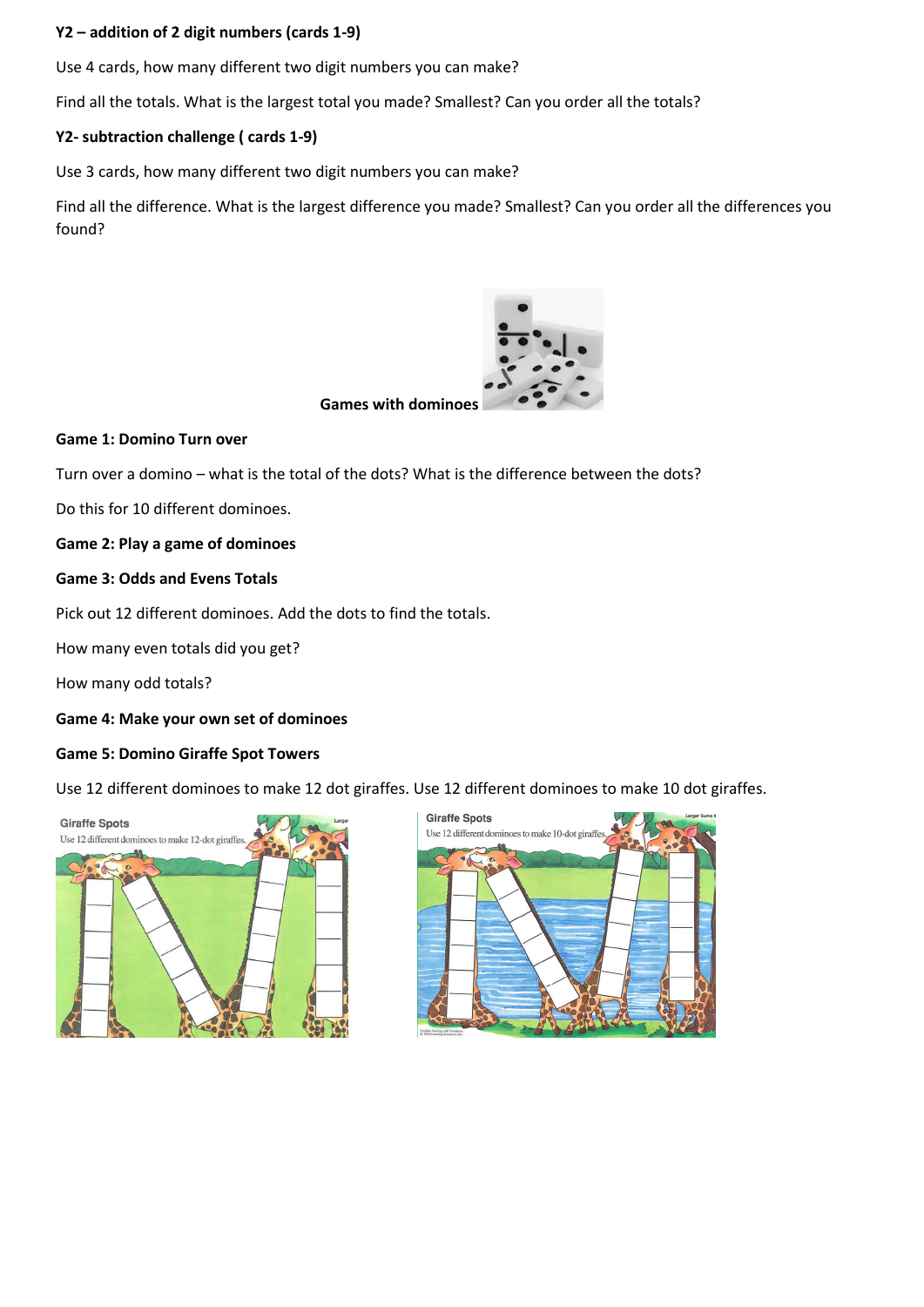

## Can you find as many different people's names with 8 letters in?

- Can you find flags from round the world with 8 colours on them?
- How far can you run in 8 minutes? How many skips? Star jumps can you do in 8 minutes?
- Using the tangram (8) how many different pictures can you make?
- How many different patterns of 8 can you make using 2 colours?
- How many ways can you make the total 8 using any numbers from 1- 100?
- What else can you find out about the number 8?
- How many ways can you make 8p? 18p? 80p?
- How many different models can you build using the same 8 lego bricks?



**Maths Story Competition** 

## **<https://www.mathsthroughstories.org/>**

**Read some stories and write your own. Around the clock is a fun story to read.**

**Write your own maths story about one of these topics:**

Shapes

Telling the time

Money

Any number

You can also read stories about maths on the BBC 500 words competition pages.

<https://www.bbc.co.uk/programmes/articles/KNWsKPrg7stQ54tTbcf6P7/500-words-the-stories>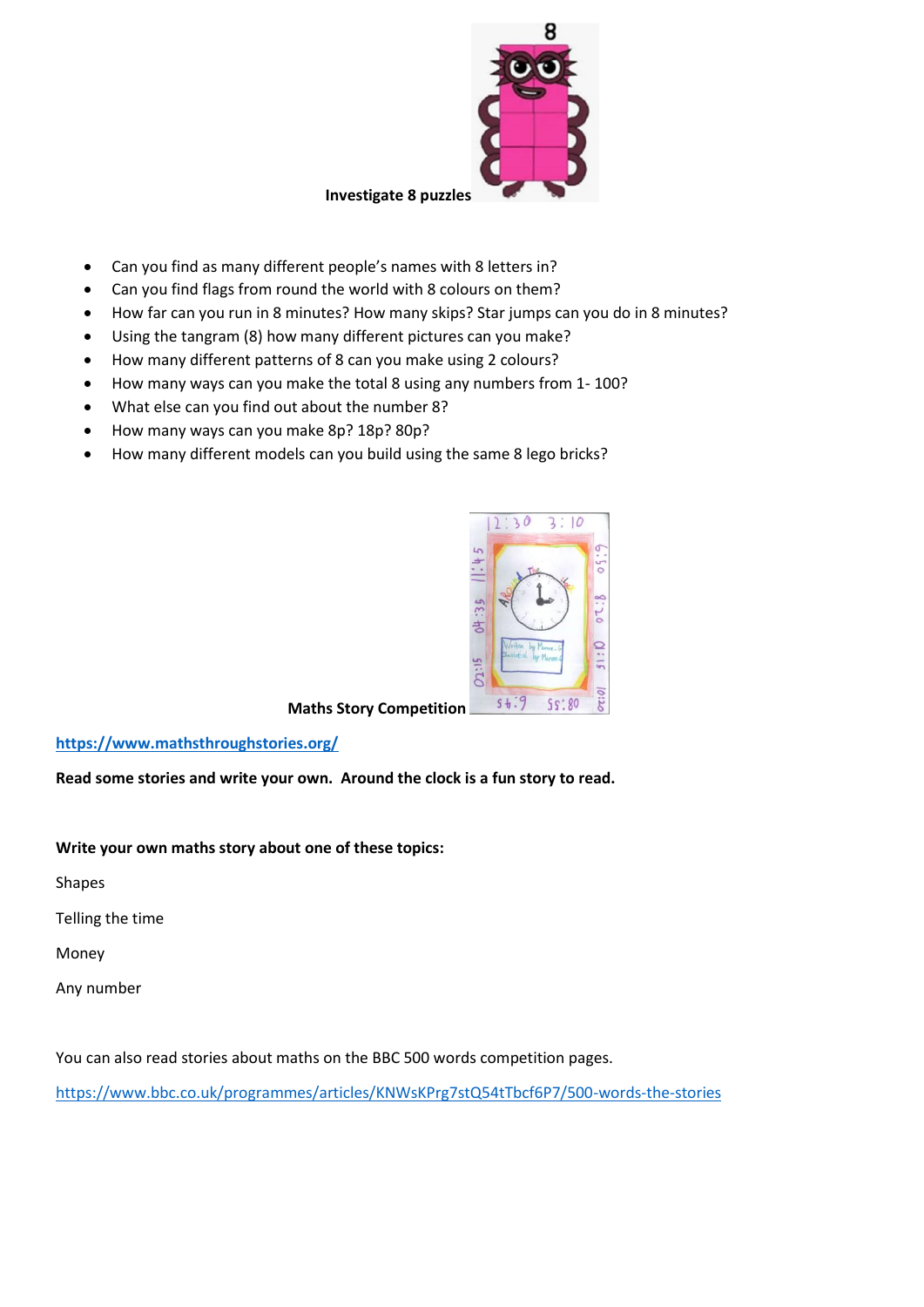#### **Other puzzles to solve**









#### The answer is...



## **Snakes**